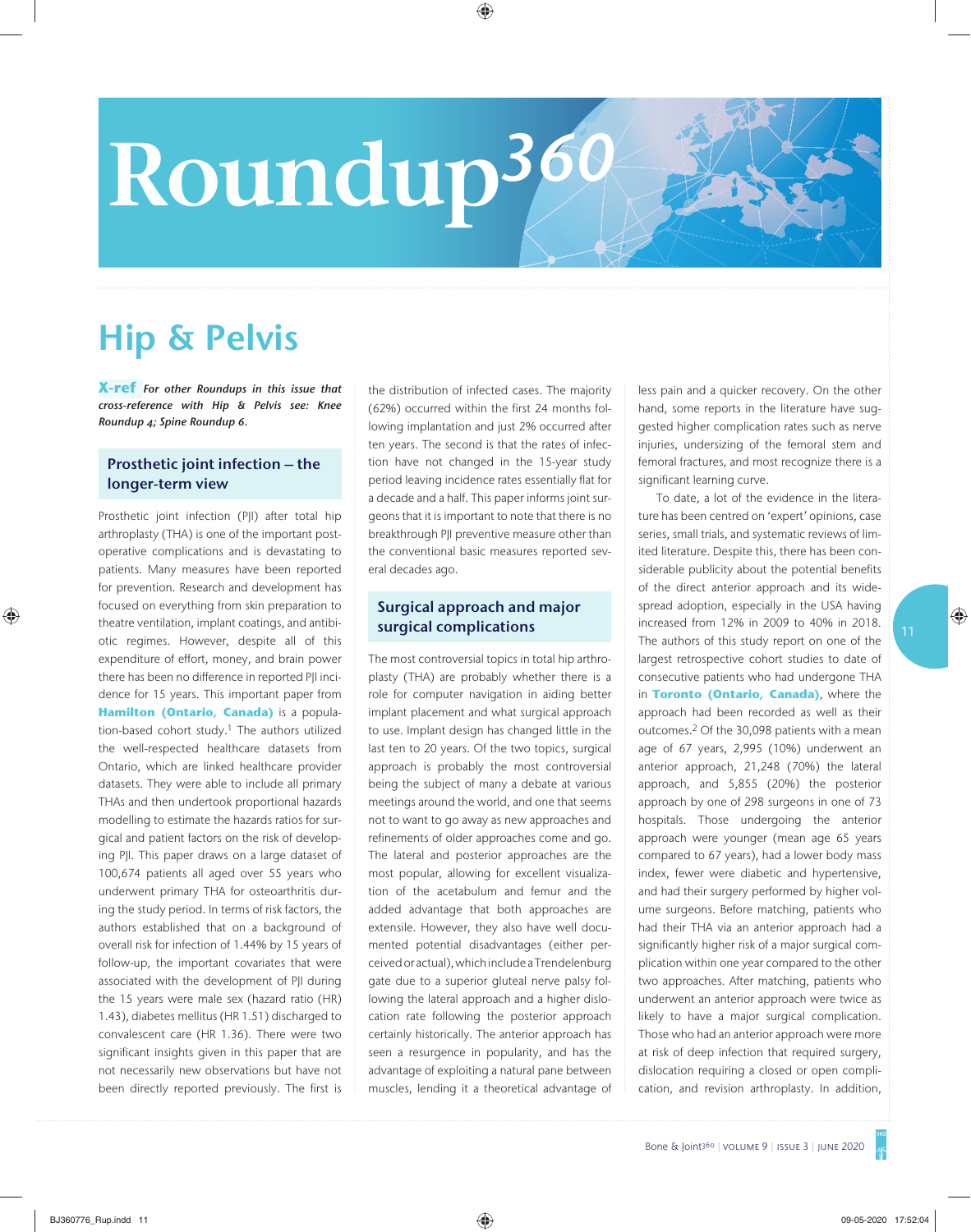the surgery took longer but they did have a significantly shorter length of stay. There was no difference in terms of unplanned presentation to the emergency department or readmission to hospital. The authors postulated some suggestions for the increase in deep infection following the anterior approach, including location of the incision, use of fluoroscopy intraoperatively, and longer duration of surgery. The higher dislocation rate following the anterior approach identified in this study could be due to the significant capsular releases needed to deliver the opening of the femoral canal into the wound so that it can be accessed for canal preparation and stem insertion. Alternatively, the hips could dislocate as patients are advised postoperatively that they do not need to adhere to any hip precautions. With the anterior approach, difficulties encountered in exposing the femur may lead to femoral component malposition and undersizing, as well as femoral fracture. However, the proponents of the anterior approach have suggested that these difficulties can be overcome once the surgeon has passed through the learning curve. To date, a significant number of studies reviewing the anterior approach have been published from specialized centres, with experienced surgeons performing the surgery with favourable outcomes. However, the authors point out that in this study the surgeons who elected to perform the anterior approach were high-volume surgeons. Therefore, such an argument could not be levied at their data that the anterior approach technique was being performed by inexperienced low-volume surgeons. This contemporary study is particularly notable because of the large number of patients involved utilizing current surgical techniques. Thankfully, the risk of a major surgical complication using any one of the surgical techniques was small. The authors argued that previous studies were unable to detect any significant differences in complications between the techniques as they were not adequately powered because of their small numbers. Previous studies have shown that patients who undergo the anterior approach have a shorter length of stay, which was also demonstrated in this study. However, the patients who underwent the anterior approach in this study were younger, healthier undoubtedly more physically active prior to their surgery and possibly more motivated to go home earlier. One notable omission in this study was no record of the incidence of meralgia paraesthetica and periprosthetic fracture, which have both been shown to be higher with the anterior approach. What is becoming clear, not from just the present study but the dizzying array of other studies on the topic, is that it is not an easy technique to master and is associated with higher complication rates. There may be short-term advantages with the technique, but there are a number of confounding factors, such as patients' young age and possibly that patients who have undergone an anterior approach are more motivated, having been told that it is muscle sparing and that they do not need to adhere to any hip precautions. Should posterior or lateral approach surgeons be tempted to adopt the anterior approach, a formal period of training with a recognized expert is strongly encouraged. Otherwise, it will be the patients who will ultimately suffer should and if complications occur.

#### **Patients with modular-neck total hip arthroplasty: a brief fiveyear follow-up study**

Modular neck femoral stems have previously been popular offering a number of options in terms of offset, leg length, and anteversion. However, this design has run into its own problems, including fracture, metal corrosion related to the interface between the titanium stem, and cobalt-chromium neck. The general view within the community is that the addition of a second taper junction has been a retrograde step. The adverse local tissue reaction (ALTR) to the metal debris has been widely documented in the medical literature. This has led to a number of modular neck-stems being voluntarily recalled. The authors of this study have previously published their two-year follow-up; in this paper they publish their results at a mean of five-year follow-up. A total of 215 hips in 202 patients who had a total hip arthroplasty (THA) with the ABG II Modular stem (Stryker, Kalamazoo, Michigan, USA) in **Philadelphia (Pennsylvania, USA)** were included in the study.3 The ABG II proximally-coated, uncemented titanium stem with a cobalt-chromium modular neck were reviewed. However, this stem has subsequently been recalled. The majority of patients had the direct anterior approach with the remaining having the direct lateral approach. Patients were divided into three groups according to their symptoms: typical symptoms from ALTR (groin pain ± local swelling), atypical pain (buttock, trochanteric and lateral thigh pain), and asymptomatic. The mean follow-up was 60.1 months. Following

some justifiable exclusions, a total of 186 hips in 175 patients were reviewed in this study. Of these, 103 hips were asymptomatic (55.4%), 42 hips (22.6%) had atypical pain possibly related to issues other than the hip, and 41 patients (22%) had symptoms typical of an ALTR. All patients in the typical pain group were revised and there was evidence of corrosion at the neckstem interface in all cases. In those where serum cobalt and chromium ion levels had been taken, the levels were significantly higher on average comparing the revision group to the other two groups. The cobalt ion levels appeared to increase with time following the index operation, and the increase in cobalt ion levels was largest in those patients that had revision surgery. MRI findings suggested that the presence of a fluid collection and mass-like lesion were potentially a warning sign that may indicate the likely development of symptoms in patients who were asymptomatic or had atypical symptoms not attributed to the hip at the time of the scan. The results also suggested that increased offset may lead to a higher chance of revision surgery. The survival rate using the Kaplan-Meier method was 87% at three years, and 72% seven years postoperatively using revision THA for neck stem corrosion as the endpoint. This stem design has long since fallen out of favour, but a significant number were implanted and there are a number of patients who require careful follow-up to ensure that they are appropriately managed. The findings of this study help inform how such patients should be followed up. The revision rate appears to increase with time, cobalt levels appear to increase, and imaging results demonstrated an increase in abnormalities in patients with typical symptoms of ALTR. The majority of patients (56%) had revision surgery due to neck stem corrosion within the first three years, but a significant number required revision after four years, necessitating careful long-term follow-up. The authors could not identify a cut off for serum cobalt ion or chromium ion levels that would lead to revision surgery. Therefore, similar to previous studies serum cobalt and chromium ions cannot be relied upon as the only indicator to determine whether to revise a hip in femoral stems with modular necks. In addition, the authors recommended that based on their findings and those of others, that a normal MRI or ultrasound should not preclude revision surgery in the presence of typical symptoms of corrosion. For this reason, advanced imaging such as MRI or ultrasound is not a useful screening tool. However, a careful clinical history is a much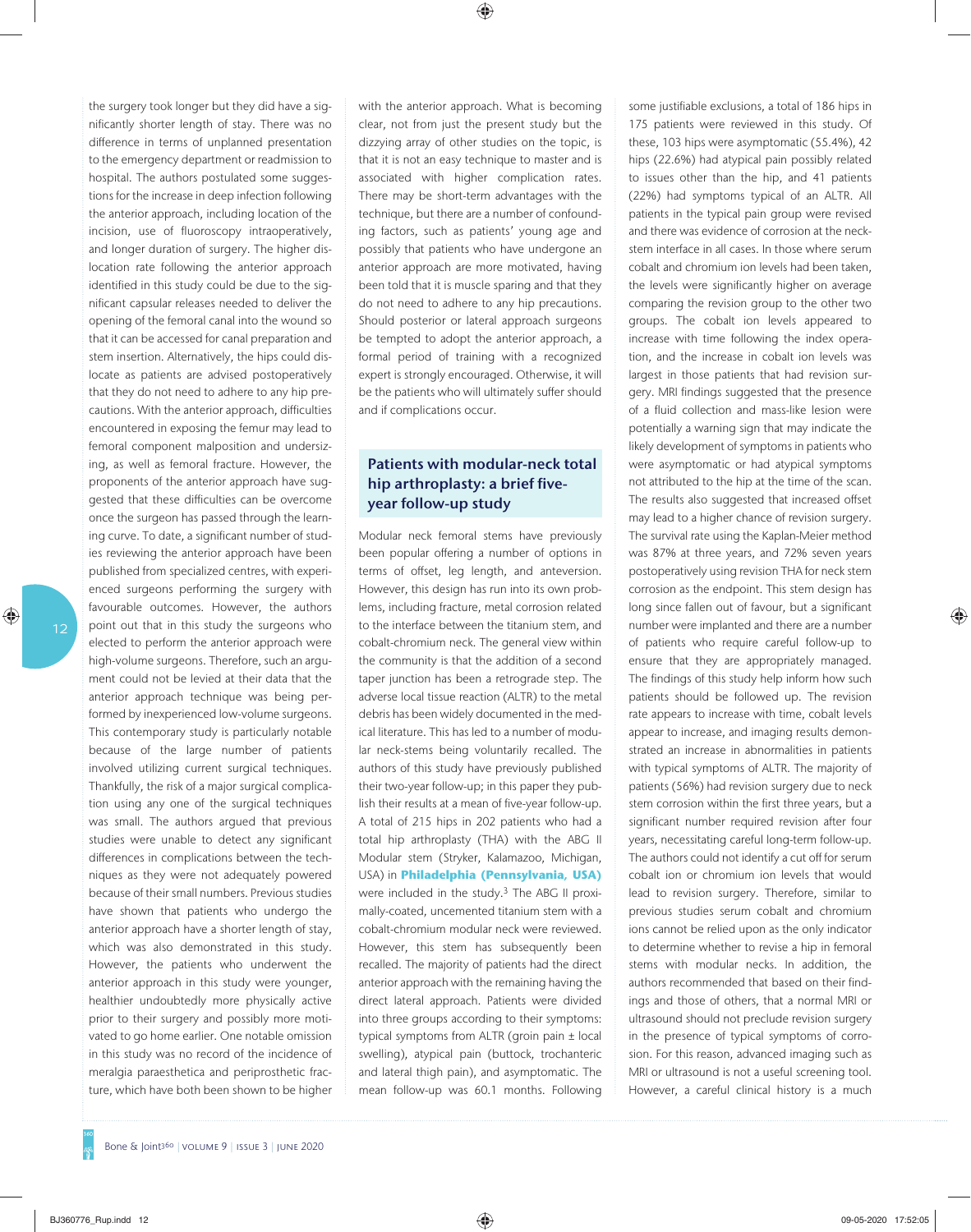better tool for determining whether stem-neck corrosion is likely. From this very helpful study, it is clear that patients' clinical symptoms are the most important feature in deciding whether to revise a femoral stem with a modular neck. The new onset of anterior groin pain in a previously asymptomatic and happy patient should be treated with significant suspicion. Careful clinical follow-up is essential in this patient group.

### **Time to block: early regional anaesthesia improves pain control in geriatric hip fractures X-ref**

Pain control in patients who have sustained a hip fracture is an important consideration. Inadequate pain control leads to worse outcomes with increased rates of delirium and a longer length of stay. Opioids are often the default analgesia in this patient group, but are not without their complications; specifically there is a high rate of postoperative delirium. Hence opioid alternatives are important to consider. Fascia iliaca peripheral nerve blocks (FIBs) are gaining in popularity as they provide an anaesthetizing effect over the proximal thigh, reducing preoperative and postoperative pain and opioid use. While there is already evidence to support FIBs in patients who have sustained a hip fracture, this is the first study to review the timing of the FIB, the effect on opioid use, and pain control. For the purposes of this study, the time to block (TTB) is the time between arrival at the emergency department and siting of the block. This study from **Los Angeles (California, USA)** aimed to establish if TTB has an effect on the efficacy of the analgesia.4 There were a number of important exclusion criteria which included delirium, multiple fractures, an atypical or pathological fracture, and a history of chronic opioid use, but patients with dementia were included. FIBs were performed by experienced anaesthetists using US guidance. Successful placement was confirmed using an alcohol cold-sensation test. Blocks were either a single shot or a continuous infusion via a nerve catheter which was then left in place. Bupivacaine was used in all cases and in combination with adrenaline for the single-shot block. Of the 136 patients who received a block, 107 were eligible for inclusion in the study with a mean age of 83.3 years. Unsurprisingly, those patients who had a longer TTB required a larger amount opioids preoperatively. There was also a

correlation between longer TTB and higher opioid requirement on postoperative days one and two. Most opioids were consumed pre-operatively and pre-block. Longer time to surgery correlated with a higher opioid use post-block, between block placement, and the surgical procedure. For the purposes of this study, patients were divided into two groups based on the median TTB. In all, 53 patients (49.5%) received the block within 8.5 hours (faster group). Patients in the faster group had a 63.7% decrease in the median pre-operative opioid consumption. Alternatively, for each one-hour increase in TTB, the authors estimated that patients would require 2.9% more in morphine milligram equivalents (MME). In addition, the longer time to surgery was also independently associated with a higher pre-operative MME, with a 0.9% increase in preoperative MME/additional hour to surgery. Postoperatively, the faster TTB group had a significantly lower mean pain score on day one but not on day two. They also had a significantly reduced median length of stay of four days compared with 5.5 days for the patients with a prolonged TTB. For each additional hour to block, the authors saw a 1.01% increase in length of stay and for each additional hour to the surgical procedure, and saw a 0.7% increase in the length of stay. This important prospective study highlights the value of providing adequate and timely analgesia to patients who have sustained a hip fracture. A fascia-iliaca block, if correctly placed, can significantly reduce the opioid requirement in these patients who are particularly susceptible to their side-effects. In addition, it can reduce the patients' pain postoperatively and can also have a positive impact on their length of stay, interestingly even more so than the delay to surgery. Time to block is an important parameter in managing patients who have sustained a hip fracture and should be placed by a suitably trained practitioner as soon as a hip fracture is confirmed. Not only is this kind to the patient, but can have significant and ongoing implications for the hip fracture pathway.

#### **Nutritional optimization in large joint replacement X-ref**

Over the past few years, we have started to understand malnourishment, malnutrition, metabolic syndromes, and body composition in a much more sensitive way than just body mass index. The link between nutritional status and outcomes following surgery of all varieties has

also become well recognized. While much focus is on obesity in orthopaedic surgery, we were delighted to see this paper, the winner of the Chitranjan S. Ranawat Award from **Bridgeton (Missouri, USA)**, which examines nutritional status and outcomes.5 The authors focus on those with low albumin, outcomes, and the potential to intervene with a nutritional intervention, focusing on the effects that their intervention may have on hospital length of stay, rates of readmission, and the total cost to the patients of an elective large joint replacement in patients with an established malnourished status. This is a data-driven, rather than intervention-driven, study and the authors utilized an extract of 4,733 patients, all of whom underwent large joint arthroplasty and had a pre-operative albumin measurement. Overall, 543 patients (11.5%) were malnourished (defined as an albumin < 3.4 g/l). In a single of the five study centres, a nutritional intervention programme, which consisted of a high protein, anti-inflammatory diet, was instituted for all patients undergoing elective hip and knee arthroplasties. In terms of the outcomes of interest, the study team established that malnourished patients receiving the nutritional intervention had shorter length of stay, lower hospitalization spell charges, and lower super spell charges. The authors also undertook a confounder analysis, although it was somewhat limited with adjustment for age, anaemia, diabetes, and obesity.

#### **Infection in the direct anterior approach**

Complementing the previous study from Canada evaluating the outcomes of the direct anterior approach in a large healthcare provider dataset, this study from **New York (New York, USA)** takes a direct look at outcomes from the direct anterior approach in terms of infection rates.6 The authors used an impressive single institution series of 6,086 patients undertaken over a three-year period, which provides greater precision but less generalizability than the Canadian paper. Retrospective data was collected pertaining to age, sex, body mass index (BMI), medical comorbidities, surgical approach, and outcomes in terms of deep periprosthetic infection. The cohort was representative with a male:female ratio of 50:50, a mean age of 63 years, and a mean BMI of 28.8 kg/m<sup>2</sup>. Overall, 1,985 patients had a direct anterior approach